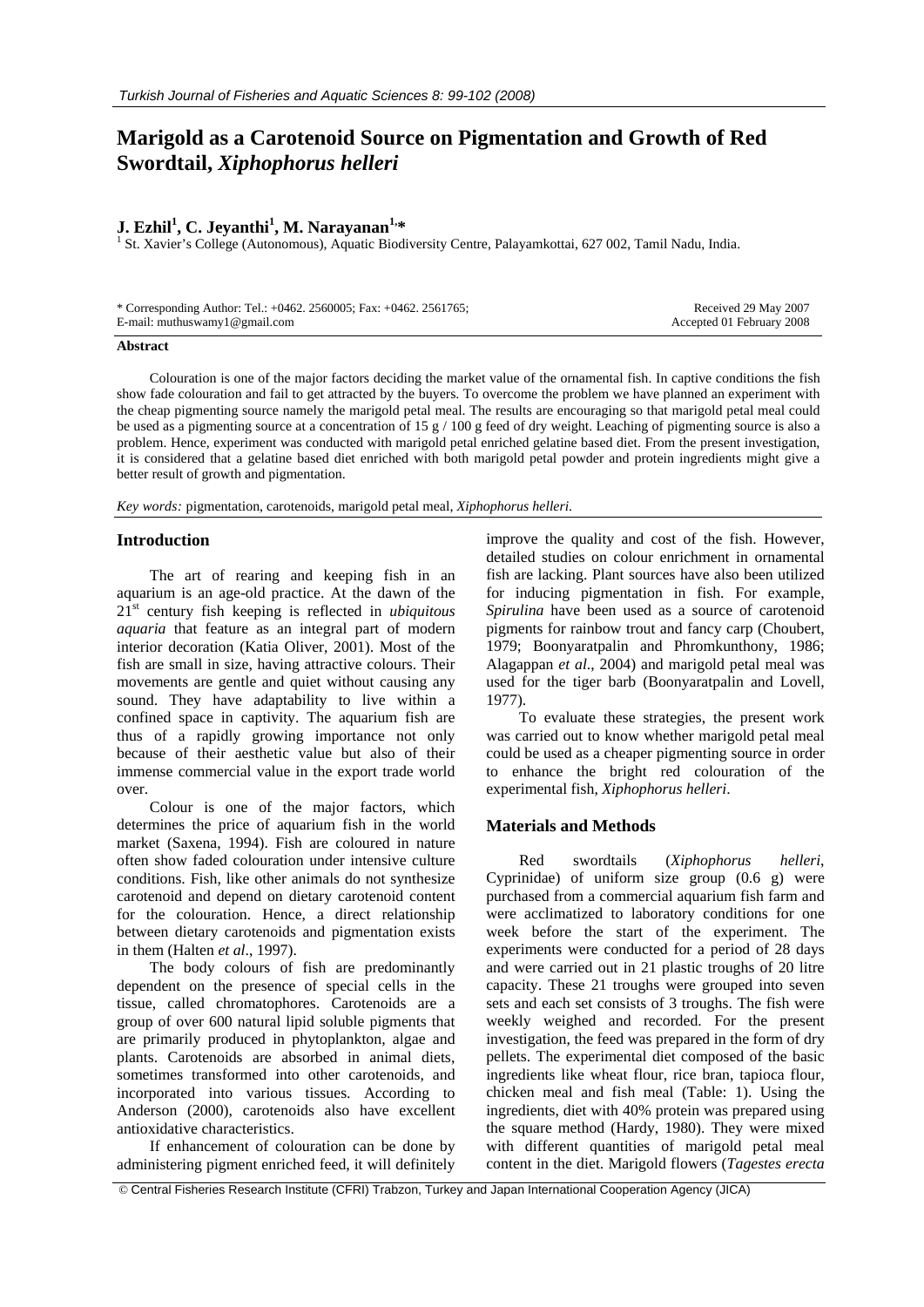| Ingredients                                | <b>Ouantity</b><br>$(g/100 g$ feed) | Protein<br>$(\%)$        | Lipid<br>$(\%)$          | Carbohydrate<br>$(\% )$ |
|--------------------------------------------|-------------------------------------|--------------------------|--------------------------|-------------------------|
| Chicken meal                               | 13.04                               | 46.0                     | 14.0                     | 5.2                     |
| Soyabean                                   | 15.22                               | 70.6                     | 9.7                      | 8.7                     |
| Fish meal                                  | 15.22                               | 60.0                     | 5.2                      | 3.7                     |
| Groundnut oilcake                          | 13.04                               | 43.6                     | 40.9                     | 16.7                    |
| Wheat flour                                | 13.04                               | 11.0                     | 3.5                      | 44.0                    |
| Tapioca flour                              | 13.04                               | 2.2                      | 76.3                     | 56.0                    |
| Rice bran                                  | 15.22                               | 12                       | 1.0                      | 62.5                    |
| Vitamins and mineral mix (Supradyn tablet) |                                     | $\overline{\phantom{0}}$ | $\overline{\phantom{0}}$ |                         |

**Table 1.** Proximate and biochemical composition of the experimental diets (dry weight basis)

L., Asteracea) were purchased from the market and they were sun-dried and powdered. Marigold petal meal was added to the diets just before pelletization with respective concentration of 0, 3, 4, 6, 8, 15 g /100 g of basal diet. A gelatine based diet was also prepared by mixing marigold petal meal with the agar (China grass).

### **Formulas Used for Calculations**

The total carotenoid content was calculated as µg per wet weight of tissue as follows:

Total carotenoid content = [Absorption at maximum wave length  $/(0.25 \text{ x sample weight (g)})$ ] x 10

Where,  $10 =$  Dilution factor;  $0.25 =$  Extinction coefficient

Absolute growth rate  $(g)$  = Final mean weight – Initial mean weight

Relative growth rate  $(\%) = [(\text{Final mean weight} - \)]$ Initial mean weight)/Initial mean weight $\vert \times 100$ 

Specific growth rate  $(\%) = [(\text{In final weight} - \text{In}$ initial weight) / Rearing period (days)]  $\times$  100

Weight gain  $(mg/g/day) = [(Final mean weight -$ Initial mean weight)/(Initial mean weight / Rearing period (days)]  $\times$  100

The experiment was done in triplicates and was carried out in plastic troughs of 24.0 L capacity. The duration of the experiment was 21 days. The fish were fed with 5% of their body weight daily. Water in the experimental troughs was changed everyday for the sufficient supply of oxygen to the fish. At the end of the experiment, all fish were starved for one day to take the final wet weight.

Analysis of total carotenoids in the fish tissue was carried out prior to the start of the experiment and after the termination of the experiments following Olson (1979).

#### **Pigment Extraction in Fish Tissue**

The method used for pigment extraction from

the red sword-tail tissue was as described in Olson (1979). One gram of entire red sword-tail body tissue (without head and alimentary canal) was taken in a 10 ml screw capped clear glass vials and 2.5 g of anhydrous sodium sulphate was added.

The sample was gently meshed with a glass rod against the side of the vial and then 5 ml of Chloroform was added and left overnight at 0˚C. When the chloroform formed a clear 1-2 cm layer above the caked residue, the optical density was read at 380, 450, 470 and 500 nm, in a spectrophotometer taking 0.3 ml aliquots of chloroform diluted to 3 ml with absolute ethanol. A blank prepared in a similar manner was used for comparison. The wavelength, at which maximum absorption, was used for the calculation.

#### **Statistical Analysis**

Sigmastat 3.5 was used for statistical analysis. A one way ANOVA was applied to find out the significant differences among average values of total carotenoid content and the difference between the mean treatments were tested with Tukey test. A two way ANOVA was applied to establish significant differences between the values of nutritional parameters and the difference between the mean treatments were tested with Tukey test.

#### **Results**

The present work was carried out to determine whether carotenoids of marigold petal meal could induce pigmentation to make a red swordtail more colourful.

#### **Total Carotenoids in Red Swordtail Muscle Tissue**

Marigold petal meal was found to be an effective colour enhancer at a cheaper price. The results clearly showed that the maximum carotenoid content was present in the fish fed with 15/100 g dry weight feed. For instance, the total carotenoid content in the 15 g fed group was found to be  $28.48\pm0.38$   $\mu$ g/g wet weight and for the control group it was found to be  $2.76\pm0.34$  µg/g wet weight (Figure 1).

Similarly, the carotenoid content in different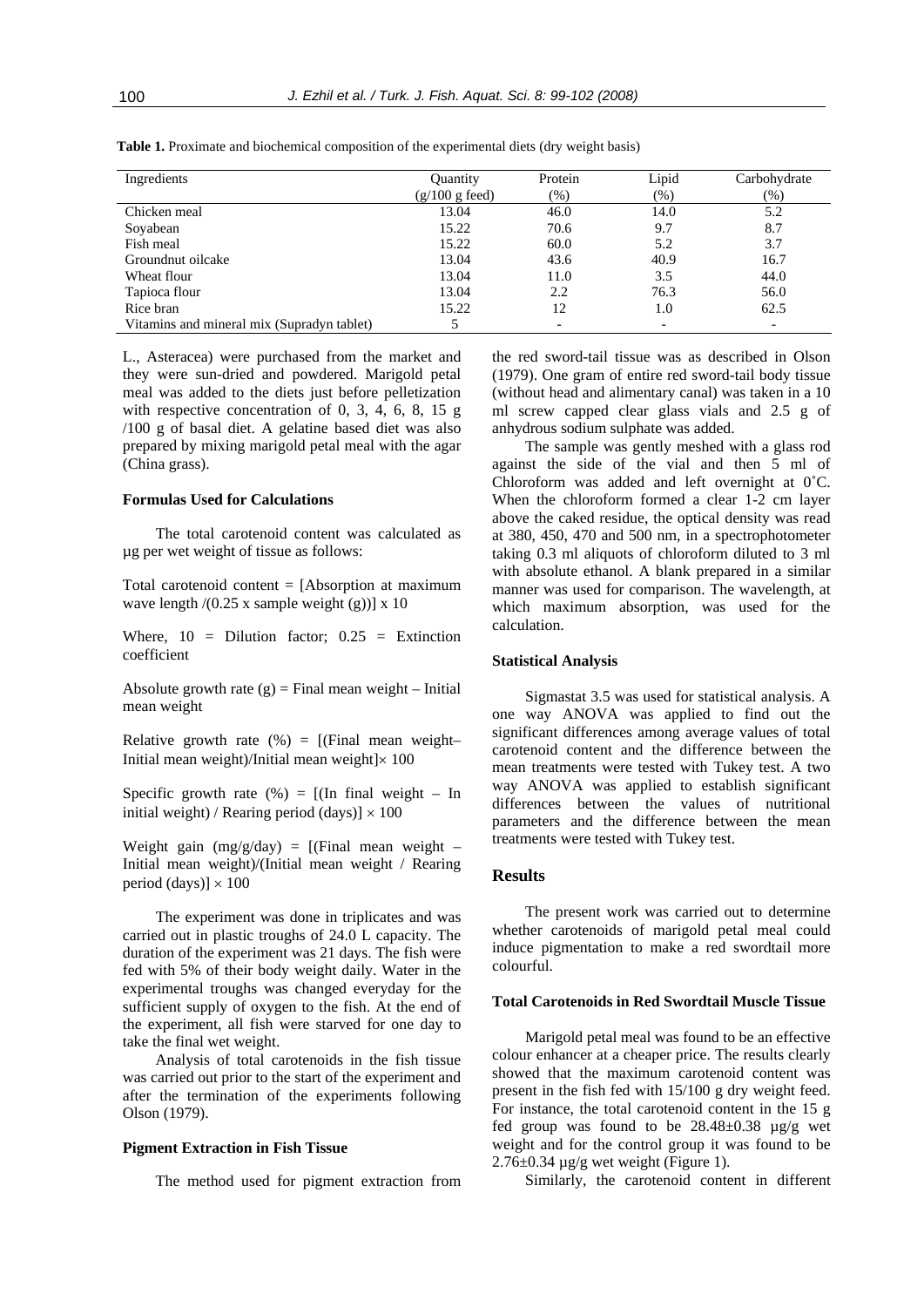experimental diet fed fish also increased significantly except the 6 g/100 g dry weight fed experimental diet and analysis of variance showed that the carotene content between treatments differed significantly. Diet containing 6 g marigold petal meal incorporated into gel could better convert into colour than the diet containing similar (6 g/100 g) marigold petal meal. For example, the total carotenoid content in the 6 g pellet feed, fed group was 8.24±0.36 µg/g wet weight and the 6 g gel feed was  $11.2 \pm 0.36$  µg/g wet weight (Figure 1). The carotenoid content among the variation was found to be significant  $(P<0.001$ ; Table 2).

#### **Nutritional Evaluation of Experimental Diets**

Fish fed with control diet always showed higher absolute growth rate, SGR, RGR and weight gain than fish fed with other diets. Fish fed with gel showed negative growth. Maximum SGR obtained by the fish fed with control diet was 1.60±0.19% and the minimum SGR value obtained by the fish fed with 6 g gel feed was -0.70±0.12%.

When fish were fed with  $3 g, 4 g, 6 g,$  Gel  $(6 g),$ 8 g and 15 g of marigold petal feed, the growth rate to the tune of  $12.2 \pm 0.2$ ,  $17.2 \pm 2.6$ ,  $18.5 \pm 1.1$ ,  $-10.5 \pm 1.5$ ,  $17.4\pm0.6$ ,  $08.6\pm1.1$  mg/g/wet weight, respectively were recorded (Table 3).

### **Discussion**

Carotenoids are the primary source of pigmentation in ornamental tropical fish, responsible for various colours like yellow, red and other related colours. Normally, these are obtained through organisms rich in carotenoid content organisms in the aquatic food chain. But commercial feed ingredients such as yellow corn, corn gluten meal, and alfalfa are used as sources of carotenoids such as zeaxanthin and lutein (Lovell, 1992). Other carotenoid-rich ingredients used are marigold meal (lutein), red pepper (*Capsicum* sp.) extract (capsanthin) and krill or crustacean meals (astaxanthin) (Boonyaratpalin *et al.,* 1977 and 1989).

The maximum carotenoid content found in 15 g fed group could be directly related to the enhanced



**Figure 1.** Carotenoid content of *Xiphophorus helleri* fed with different experimental diets.

**Table 2.** One way ANOVA for total carotenoid content of *Xiphophorus helleri* fed with different experimental diets

| Source of variation | SS       | df | MS       |         | P-value |
|---------------------|----------|----|----------|---------|---------|
| Between Groups      | 1573.878 |    | 262.313  | 1564.58 | < 0.001 |
| Within Groups       | 2.3472   | 14 | 0.167657 |         |         |
| Total               | 1576.225 | 20 |          |         |         |

|  |  |  |  |  |  |  |  | Table 3. Shows SGR, AGR, RGR and weight gain in Xiphophorus helleri fed with different experimental diets |  |
|--|--|--|--|--|--|--|--|-----------------------------------------------------------------------------------------------------------|--|
|--|--|--|--|--|--|--|--|-----------------------------------------------------------------------------------------------------------|--|

| S. No | <b>Treatments</b> | Initial wt.<br>(g) | Final wt.<br>(g) | <b>SGR</b><br>$(\% )$         | <b>RGR</b><br>(% )          | AGR<br>(g)      | Growth rate<br>(mg/g/day)   |
|-------|-------------------|--------------------|------------------|-------------------------------|-----------------------------|-----------------|-----------------------------|
|       | Control           | $0.46 + 0.03$      | $0.72 + 0.02$    | $1.60 \pm 0.19$               | $56.5 + 7.0$                | $0.26 + 0.01$   | $30.6 \pm 3.3$              |
| 2.    | 3g                | $0.50+0.02$        | $0.63 + 0.03$    | $0.80 \pm 0.02^b$             | $26.0+0.5^{b}$              | $0.13+0.01^b$   | $12.2+0.2^b$                |
| 3.    | 4 g               | $0.50+0.04$        | $0.70 + 0.02$    | $1.20 \pm 0.06$ <sup>c</sup>  | $40.4 \pm 1.9$ <sup>c</sup> | $0.20 + 0.01$   | $17.2 \pm 2.6$ <sup>c</sup> |
| 4.    | 6g                | $0.53 + 0.03$      | $0.73 + 0.03$    | $1.10+0.07$                   | $37.7 + 2.4$                | $0.20+0.01^d$   | $18.5 + 1.1$ <sup>c</sup>   |
| 5.    | Gel $(6g)$        | $0.53+0.04$        | $0.43 + 0.03$    | $-0.70 \pm 0.12$              | $-18.8+3.1$                 | $-0.11+0.01$    | $-10.5 \pm 1.5$             |
| 6.    | 8g                | $0.56 \pm 0.03$    | $0.76 + 0.04$    | $1.03 \pm 0.03$ <sup>bc</sup> | $35.7 + 1.2^c$              | $0.20+0.01d$    | $17.4 \pm 0.6^{\circ}$      |
|       | 15g               | $0.60 + 0.01$      | $0.72 + 0.03$    | $0.60 \pm 0.07^{\rm b}$       | $20.1 + 2.1^{b}$            | $0.12 + 0.02^b$ | $08.6 \pm 1.1^b$            |

Values in the same column sharing a common superscript are not significant  $(P< 0.05)$ .